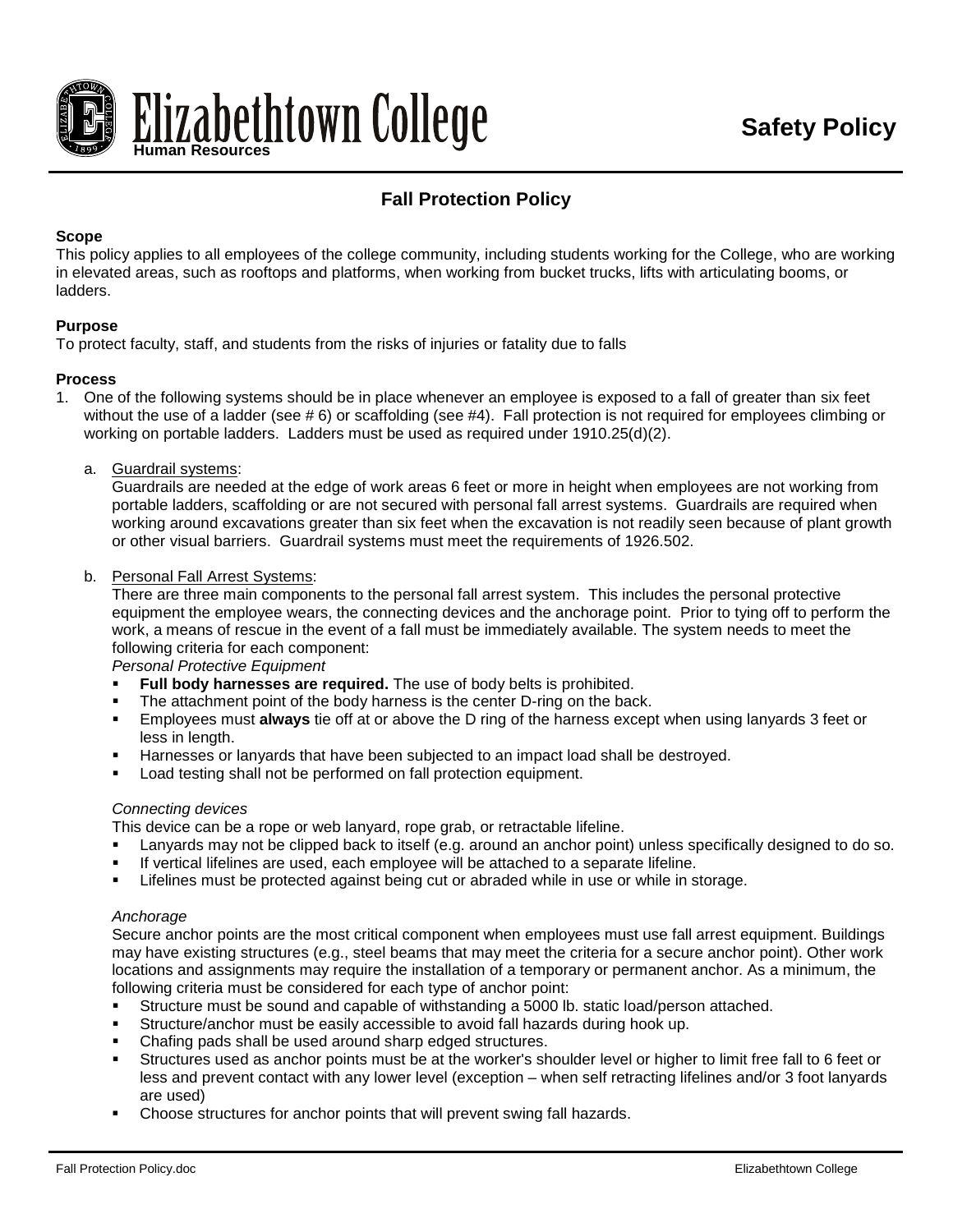

- 2. Fall protection must be provided for employees climbing or working on fixed ladders above 24 feet. When the length of climb is less than 24 feet under 1926.1053(a)(18) cages, wells, ladder safety devices, or self retracting lifelines must be provided where the top of the fixed ladder is greater than 24 feet above lower levels.
- 3. Work from Aerial Lifts and Self Powered Work Platforms: Body harnesses must be worn with a shock-absorbing lanyard (preferably not to exceed 3 feet in length) and must be worn when working from an elevated work platform (exception: scissor lifts and telescoping lifts that can move only vertically do not require the use of a harness and lanyard as long as the work platform is protected by a guardrail system). The point of attachment must be the lift's boom or work platform. Personnel will not attach lanyards to adjacent poles, structures or equipment while they are working from the aerial lift. Personnel will not move an aerial lift while the boom is in an elevated working position and the operator is inside of the lift platform.
- 4. Work from scaffolding shall comply with 1910.28: Scaffolding shall have complying guardrails installed on all open sides on scaffolding more than 10 feet in height. 1910.28(d)(7).
- 5. Inspection: The employee will inspect the entire personal fall arrest system prior to every use.
- 6. Ladders: Ladders shall be inspected before each use. Ladders that are defective should be discarded and replaced with class II or III fiberglass ladders. It is the College's intent that wooden and aluminum ladders shall be phased out – wooden ladders because of their weight and aluminum ladders because of their electrical conductivity – and should be replaced with class II or III fiberglass ladders.
- 7. Each employee who may be exposed to fall hazards will be trained to recognize the hazards and the procedures to follow to minimize the hazards. The training will include: fall hazards in the work area; correct procedures for erecting, maintaining, disassembling, and inspecting the fall protection systems used; use and operation of the fall protection systems used; role of employees in fall protection plans; what rescue procedures to follow in case of a fall; overview of the OSHA fall protection standards. Training will occur at the time of initial assignment and anytime there is a change in the equipment or work site.

#### **Responsibilities**

- 1. Managers
	- a. Ensure that only trained individuals are assigned work that requires the use of fall protection systems.
	- b. Ensure the appropriate equipment is purchased and available for employees.
	- c. Assure employee compliance with this policy.
- 2. Human Resources
	- a. Assist in the development, updating, and delivery of the training program.
	- b. Maintain all training records.

#### **Evaluation**

The Safety Committee shall be responsible for evaluating this policy annually.

# **Document History**

Created: 9/2006 Revised: 2/2007; Audited: 3/2008, 2/2009; Revised: 2/2010; Audited: 2/2011, 2/2012